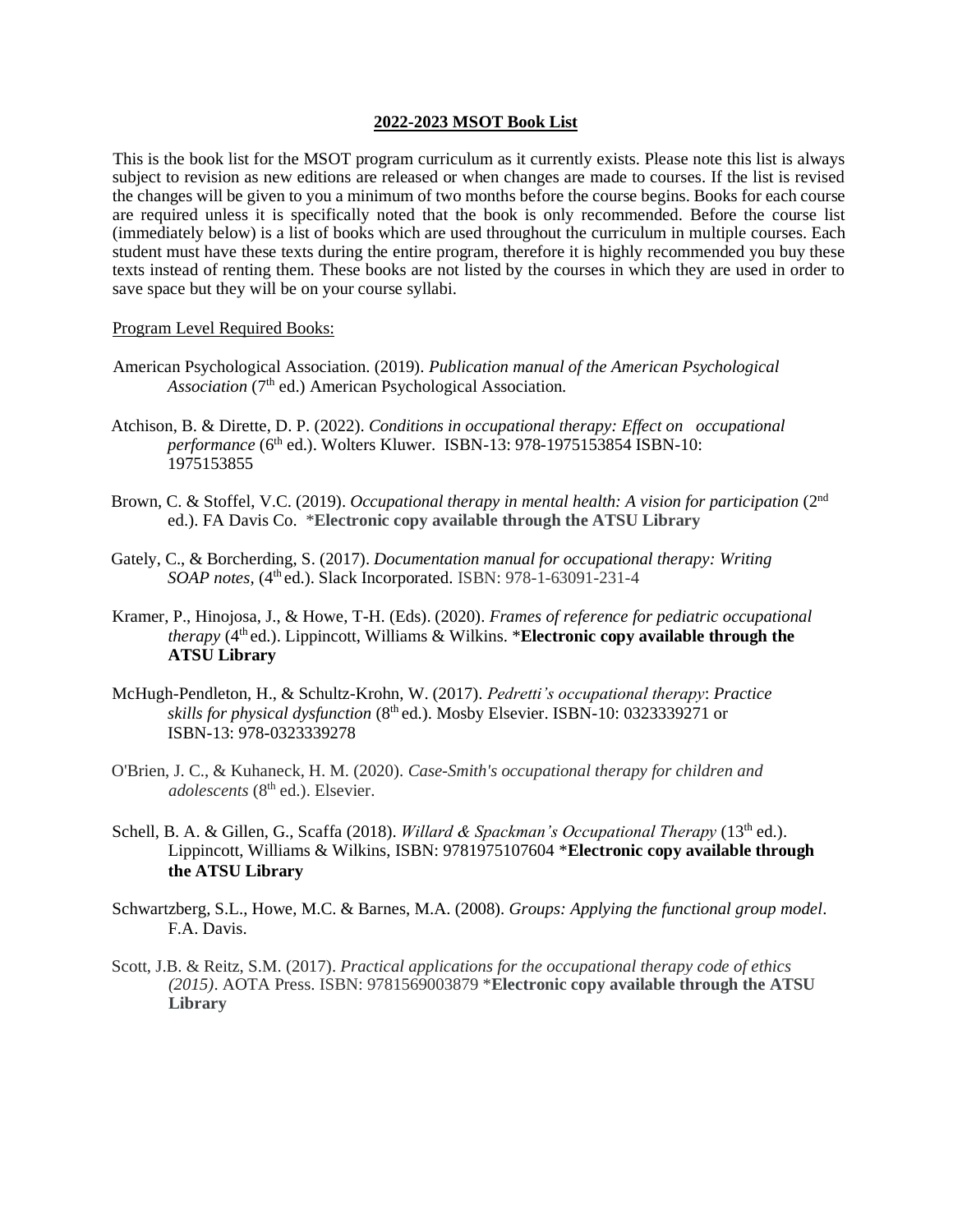| <b>Course</b> |      | <b>Fall Semester</b>                                                           | Textbook(s)                                                                                                                                                                                                                                                                                                                                                                                                                                                                                                                                               |
|---------------|------|--------------------------------------------------------------------------------|-----------------------------------------------------------------------------------------------------------------------------------------------------------------------------------------------------------------------------------------------------------------------------------------------------------------------------------------------------------------------------------------------------------------------------------------------------------------------------------------------------------------------------------------------------------|
| Year 1        |      | <b>Fall Semester-long Courses</b>                                              |                                                                                                                                                                                                                                                                                                                                                                                                                                                                                                                                                           |
| <b>OCTH</b>   | 5120 | Pathophysiology                                                                | No text required. Course readings from program<br>required book list, journals and other sources as<br>assigned                                                                                                                                                                                                                                                                                                                                                                                                                                           |
| <b>OCTH</b>   | 5310 | <b>Fundamentals of Service</b><br><b>Provision: Across Continua</b><br>of Care | No text required. Course readings from program<br>required book list, journals and other sources as<br>assigned                                                                                                                                                                                                                                                                                                                                                                                                                                           |
| <b>OCTH</b>   | 5410 | <b>Professional Development I:</b><br>Professionalism                          | Scott, J.B. & Reitz, S.M. (2017). Practical<br>applications for the occupational therapy<br>code of ethics (2015). AOTA Press. ISBN:<br>9781569003879 *Electronic copy<br>available through the ATSU Library<br>Taylor, R. R. (2020) The intentional relationship:<br>Occupational therapy and use of self. (2 <sup>nd</sup><br>ed.). F.A. Davis Company. ISBN<br>978171719641777<br>Gately, C., & Borcherding, S. (2017).<br>Documentation manual for occupational<br>therapy: Writing SOAP notes, (4th ed.). Slack<br>Incorporated. ISBN: 9781630912314 |
| Year 1        |      | <b>Fall Semester Block I</b>                                                   |                                                                                                                                                                                                                                                                                                                                                                                                                                                                                                                                                           |
| <b>ASHS</b>   | 6100 | <b>Human Anatomy I</b>                                                         | Gilroy, A. M., MacPherson, B. R., Wikenheiser, J.,<br>Schuenke, M., Schulte, E., Schumacher, U.,<br>Atlas of Anatomy (4 <sup>th</sup> ed.). (2020) Thieme<br>Publishing. ISBN 9781684202034 *Available<br>for free (e book) at the ATSU Library<br>Website<br><b>Reference Materials:</b><br>All other recommended resources are available<br>in the ASHS Anatomy link via the<br>Library: https://guides.atsu.edu/c.php?g=187375<br>&p=4769327                                                                                                           |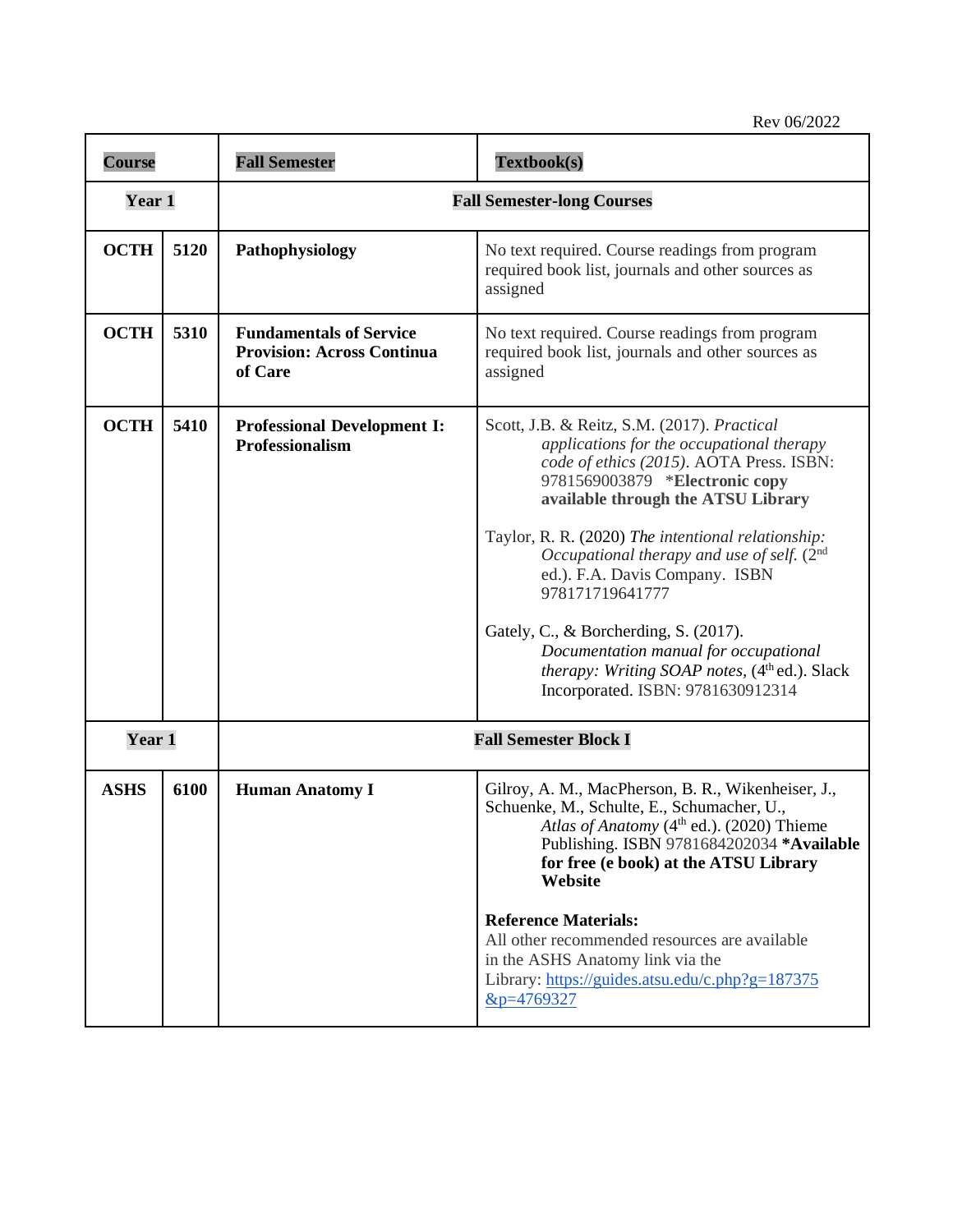| <b>OCTH</b>   | 5210 | <b>Foundations I: History and</b><br>Philosophy of OT                             | Schell, B. A. & Gillen, G., Scaffa (2018). Willard &<br>Spackman's Occupational Therapy (13 <sup>th</sup> ed.).<br>Lippincott, Williams & Wilkins, ISBN:<br>9781975107604 *Electronic copy<br>available through the ATSU Library                                                                                                                  |
|---------------|------|-----------------------------------------------------------------------------------|---------------------------------------------------------------------------------------------------------------------------------------------------------------------------------------------------------------------------------------------------------------------------------------------------------------------------------------------------|
| <b>OCTH</b>   | 5125 | <b>Conditions</b>                                                                 | Atchison, B. & Dirette, D. P. (2022). Conditions in<br>occupational therapy: Effect on<br>occupational performance (6 <sup>th</sup> ed.). Wolters<br>Kluwer.<br>Course readings from program required book list,<br>journals and other sources as assigned.                                                                                       |
| Year 1        |      | <b>Fall Semester Block II</b>                                                     |                                                                                                                                                                                                                                                                                                                                                   |
| <b>ASHS</b>   | 6200 | <b>Human Anatomy II</b>                                                           | See Book Information for ASHS 6100, Human<br>Anatomy I                                                                                                                                                                                                                                                                                            |
| <b>OCH</b>    | 5220 | <b>Foundations II:</b><br><b>Occupation Activity</b><br>Analysis & Synthesis      | Thomas, H. (2015). Occupation-based activity<br>analysis (2 <sup>nd</sup> ed). SLACK Incorporated.<br>ISBN: 978-1617119675                                                                                                                                                                                                                        |
| <b>Course</b> |      | <b>Spring Semester</b>                                                            | Textbook(s)                                                                                                                                                                                                                                                                                                                                       |
| Year 1        |      | <b>Spring Semester-long Courses</b>                                               |                                                                                                                                                                                                                                                                                                                                                   |
| <b>OCH</b>    | 5130 | <b>Neuroscience: Basis of Human</b><br><b>Behavior</b>                            | <b>TBD</b>                                                                                                                                                                                                                                                                                                                                        |
| <b>OCH</b>    | 5230 | Practice                                                                          | Foundations III: Evidence based Taylor, R. R. (2017). Kielhofner's research in<br>occupational therapy: Methods of inquiry for<br>enhancing practice $(2^{nd}$ ed.). F. A. Davis<br>Company. ISBN-13: 978-0803640375<br>ISBN-10: 0803640374<br>eBook Access:<br>https://ebookcentral.proquest.com/lib/atsu-<br>ebooks/detail.action?docID=5996831 |
| <b>OCTH</b>   | 5520 | <b>Practice Immersion I:</b><br>Mental Health & Psychosocial<br><b>Approaches</b> | Brown, C. & Stoffel, V.C.(2019). Occupational<br>therapy in mental health: A vision for<br>participation. FA Davis Co. *Electronic<br>copy available through the ATSU Library                                                                                                                                                                     |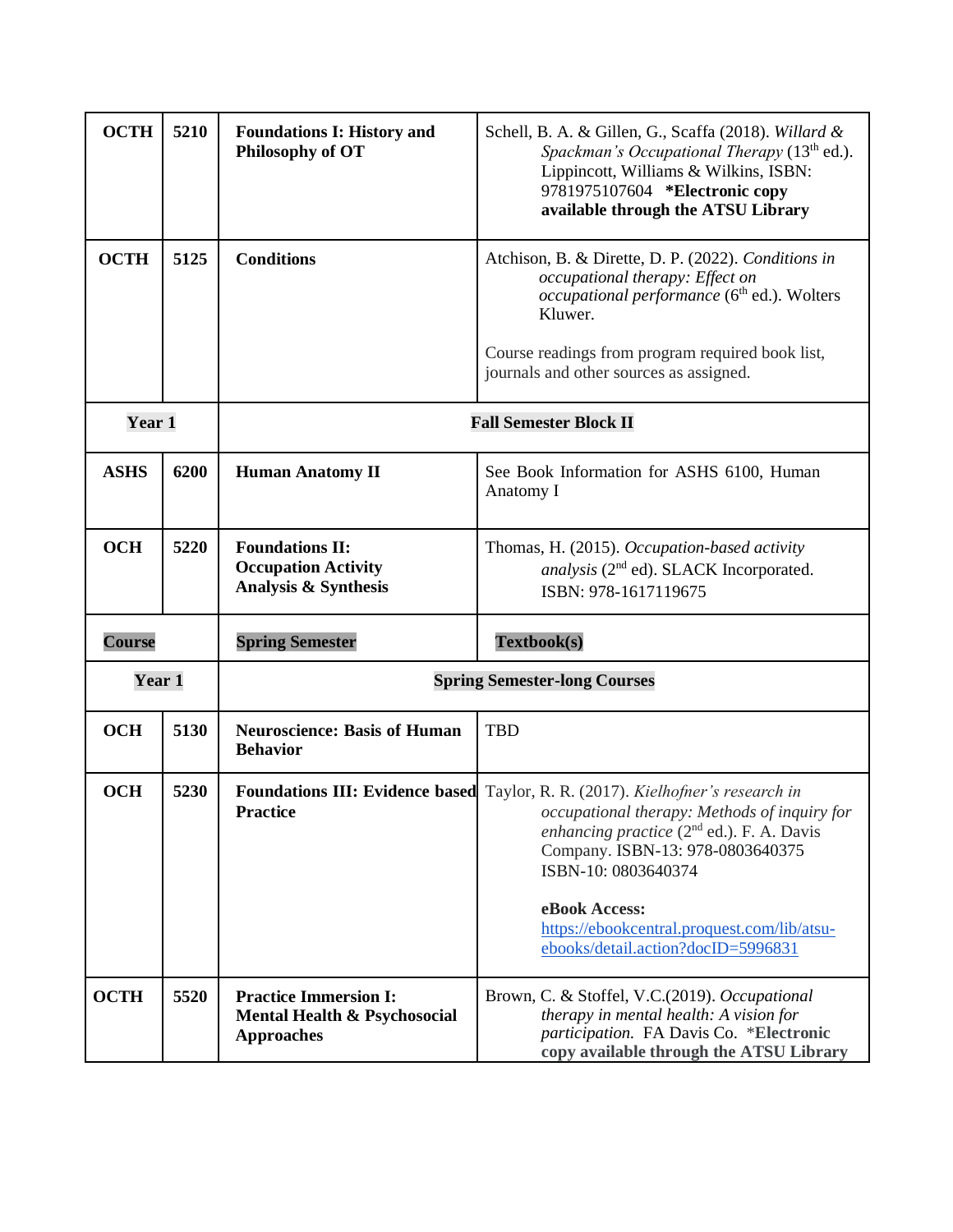|               |      |                                | Schwartzberg, S.L., Howe, M.C. & Barnes, M.A.<br>(2008). Groups: Applying the functional<br>group model. F.A. Davis.            |
|---------------|------|--------------------------------|---------------------------------------------------------------------------------------------------------------------------------|
|               |      |                                | Taylor, R. R. (2020) The intentional relationship:<br>Occupational therapy and use of self. $(2nd$<br>ed.). F.A. Davis Company. |
| <b>OCTH</b>   | 5710 | <b>Fieldwork I A</b>           | No text required. Course readings from program<br>required book list, journals and other sources as<br>assigned.                |
| <b>Year 1</b> |      | <b>Spring Semester Block I</b> |                                                                                                                                 |

| <b>OCTH</b>       | 5140 | <b>Analysis of Human Motion</b>   | Clarkson, H. M (2021). Musculoskeletal assessment:<br>Joint range of motion, muscle testing, and<br>function (4 <sup>th</sup> ed.). Wolters Kluwer<br>ISBN-13: 978-1975112424 ISBN-10:<br>1975112423<br>Houglum, P. A., & Bertoti, D. B. (2012).<br>Brunnstrom's clinical kinesiology<br>$(6th$ ed.). F. A. Davis Company.<br>ISBN-13: 978-0803623521 ISBN-<br>10: 0803623526 |
|-------------------|------|-----------------------------------|-------------------------------------------------------------------------------------------------------------------------------------------------------------------------------------------------------------------------------------------------------------------------------------------------------------------------------------------------------------------------------|
| Year 1            |      | <b>Spring Semester Block II</b>   |                                                                                                                                                                                                                                                                                                                                                                               |
| <b>OCTH</b>       | 5320 | <b>Basic Patient Care Skills</b>  | Fairchild, S. L. (Ed.). (2017). Pierson and<br>Fairchild's principles & techniques of patient<br>care (6 <sup>th</sup> ed.). Elsevier Saunders.<br>ISBN-13: 978-0-323-44584-9<br>Gately, C., & Borcherding, S. (2017). Documentation<br>manual for occupational therapy: Writing<br>SOAP notes, (4 <sup>th</sup> ed.). Slack Incorporated.<br>ISBN: 978-1-63091-231-4         |
| <b>Course</b>     |      | <b>Fall Semester</b>              | Textbook(s)                                                                                                                                                                                                                                                                                                                                                                   |
| Year <sub>2</sub> |      | <b>Fall Semester-long Courses</b> |                                                                                                                                                                                                                                                                                                                                                                               |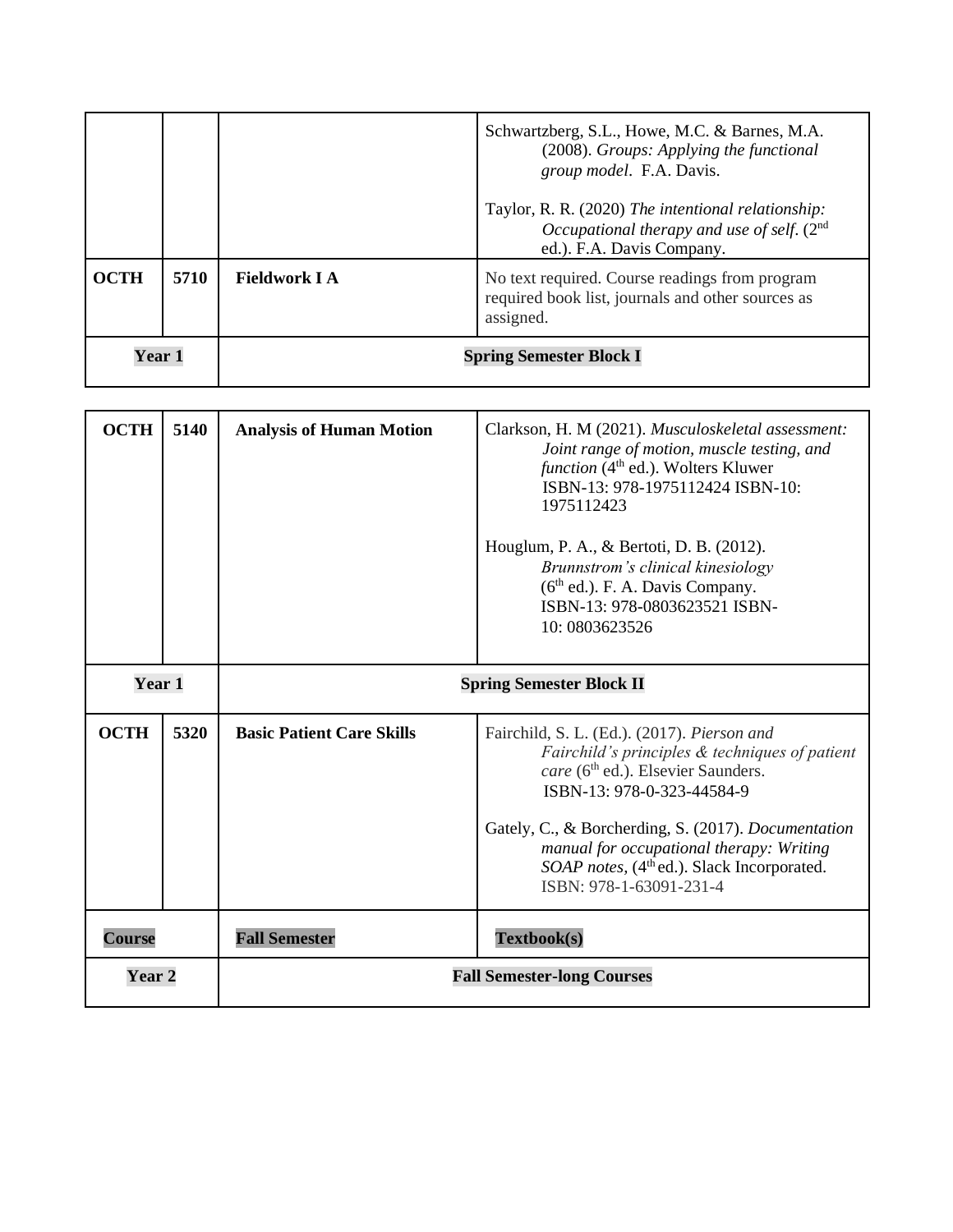| <b>OCTH</b> | 6530 | & Youth | <b>Practice Immersion II: Children</b> Bly, L. (2011). Components of typical and atypical<br>motor development. NeuroDevelopmental<br>Treatment Association, Inc.                                                         |
|-------------|------|---------|---------------------------------------------------------------------------------------------------------------------------------------------------------------------------------------------------------------------------|
|             |      |         | Kramer, P., Hinojosa, J., & Howe, T-H. (Eds). (2020).<br>Frames of reference for pediatric<br>occupational therapy $(4th$ ed.). Lippincott,<br>Williams & Wilkins. *Electronic copy<br>available through the ATSU Library |
|             |      |         | O'Brien, J. C., & Kuhaneck, H. M. (2020). Case<br>Smith's occupational therapy for children<br>and adolescents (8 <sup>th</sup> ed.). Elsevier.                                                                           |

| <b>OCTH</b> | 6540 | <b>Practice Immersion III:</b><br><b>Adult Physical</b><br><b>Rehabilitation</b>        | McHugh-Pendleton, H., & Schultz-Krohn, W.<br>(2017). Pedretti's occupational therapy:<br>Practice skills for physical dysfunction $(8th$ ed.).<br>Mosby Elsevier. ISBN-10: 0323339271 ISBN-<br>13: 978-0323339278 |
|-------------|------|-----------------------------------------------------------------------------------------|-------------------------------------------------------------------------------------------------------------------------------------------------------------------------------------------------------------------|
| <b>MSOT</b> | 6420 | <b>Professional Development</b><br><b>II: Health Promotion and</b><br><b>Prevention</b> | Glanz, K., Rimer, B., & Viswanath, K. (eds.) (2008).<br>Health behavior and health education: Theory,<br>research, and practice (4 <sup>th</sup> ed.). JosseyBass.                                                |
|             |      |                                                                                         | Scaffa, M. E., & Reitz, S. M. (Eds.).<br>(2019). Occupational therapy in<br>community and population health<br>practice (3rd ed.). F.A. Davis.                                                                    |
| <b>MSOT</b> | 6810 | <b>Evidence-Based Practitioner I</b>                                                    | No text required. Course readings from program<br>required book list, journals and other sources as<br>assigned.                                                                                                  |
| <b>OCTH</b> | 5720 | <b>Fieldwork I B</b>                                                                    | No text required. Course readings from program<br>required book list, journals and other sources as<br>assigned.                                                                                                  |
| <b>OCTH</b> | 5730 | <b>Fieldwork IC</b>                                                                     | No text required. Course readings from program<br>required book list, journals and other sources as<br>assigned.                                                                                                  |
| Year 2      |      | <b>Fall Semester Block II</b>                                                           |                                                                                                                                                                                                                   |
| <b>OCTH</b> | 6550 | <b>Modalities</b>                                                                       | Michlovitz's Modalities for Therapeutic<br>Intervention, (6th ed.). (2016). Bellew,<br>Michlovitz and Nolan, Eds. ISBN:<br>9780803645639                                                                          |